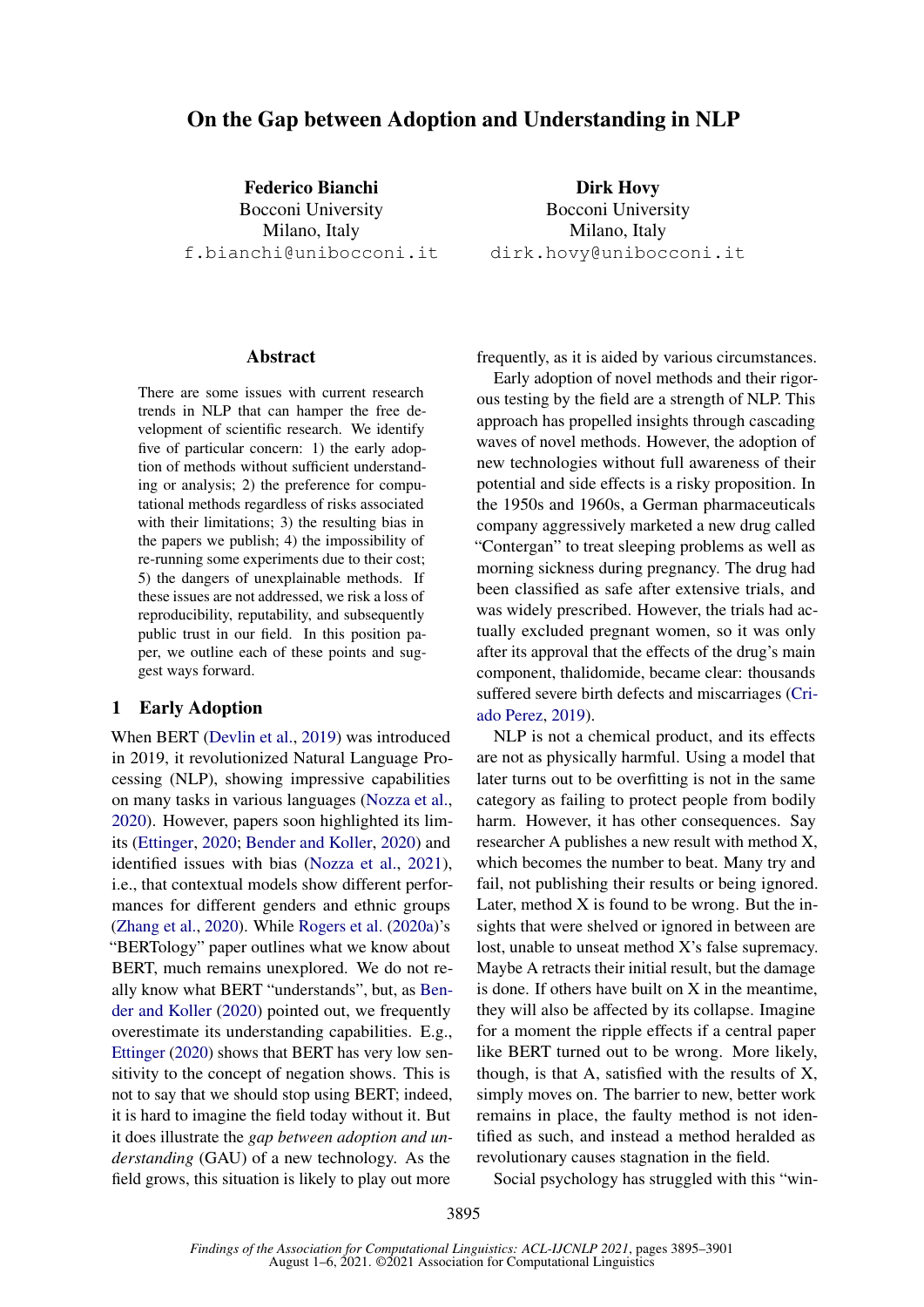ner's curse" [\(Ioannidis,](#page-5-3) [2008\)](#page-5-3) of unreplicable results. The cause there was the prevalence of false positives that appeared significant, but were just lucky flukes [\(Ioannidis,](#page-5-4) [2005\)](#page-5-4). [Simmons et al.](#page-6-4) [\(2011\)](#page-6-4) found that in many cases, a researcher's decision (conscious or subconscious) had influenced the results. While the causes are different, the resulting issue is the same in NLP.

We will see in the subsequent sections how, counter-intuitively, the GAU creates incentives to publish faster, focus on methods, and drop experiments that do not lead to state-of-the-art results.

A way forward We need to create an environment that makes negative findings and exploration of shortcomings possible, and preferably not just as afterthoughts. Workshops on negative results [\(Rogers et al.,](#page-6-5) [2020b\)](#page-6-5) and the stress-testing idea of build-it, break-it [\(Ettinger et al.,](#page-5-5) [2017\)](#page-5-5) are steps in the right direction.

#### 2 Computational Papers

The method-driven nature of NLP makes it necessary to constantly explore new techniques, and the upsides are readily apparent. However, it has also tipped the balance of papers away from introspection and linguistically motivated studies. This development seems rooted in the statistical revolution that began in the 1990s, when method-driven papers outperformed theory-motivated ones. By now, it seems this attitude is very much ingrained in our community, where new models are appreciated more than purely linguistic results. To be fair, purely methodological papers are easier to evaluate objectively. This situation invites two questions, though: (i) Are modeling results more important than linguistics insights? And (ii) should computational papers be evaluated differently?

[Norvig](#page-6-6) [\(2017\)](#page-6-6) has remarked on the tension between rationalism, which wants models that can be understood, and empiricism, which wants models that work.<sup>[1](#page-1-0)</sup> There is likely always going to be a pendulum swing between these extremes. But to make true progress, we do need both approaches.

While to date no survey has quantified the most popular methods in NLP research, it seems anecdotally that many of the accepted papers at top conferences in the field introduce novel models. Assuming that modeling results are important in

our field, we need to understand if we are evaluating these papers in the correct way. This brings up the question of replicability: there has recently been a push to find ways to require authors to share their code and parameters, but this is not enough. Papers often fail to include the complete setup on which they base their models. Even the slightest difference in the setting can bring huge differences in the results: changing between CUDA versions can affect the results on GPU. Moreover, papers' repositories are often incomplete, failing to include the dependencies that would allow others to easy replicate experiments or, worse, containing only poorly documented Jupyter notebooks. Code is a fundamental component of science and should be regarded as such. Code should not just enable researchers to re-run a given experiment, but to apply the same method to other data sets. Bad code is not useful, and the cost of re-implementation, combined with the risk of not being able to get the original results, is often too high to justify the investment of researchers' time. Writing bad code should be akin to writing a bad paper; it does not necessarily make the research wrong, but it makes it less reproducible.

This situation brings up another question: Should authors be responsible for actively maintaining code? Once a new paper is published and the code released, reviewers might ask for comparisons. However, it is common to see repositories on GitHub that have many unanswered questions.

Methodological errors can slow research; as shown by [Musgrave et al.](#page-6-7) [\(2020\)](#page-6-7), due to methodological flaws in the experiments, the increase of performance in metric learning was wrongly reported in several papers. Moreover, a few hyperparameters can make a huge difference in the results of a given experiment [\(Ruffinelli et al.,](#page-6-8) [2020\)](#page-6-8). Welldocumented methodological design and code make it easier to find bugs and experimental problems. Often systematic evaluations are run to compare different state-of-the-art methods and show that the results are sometimes on par with baselines [\(Dacrema](#page-5-6) [et al.,](#page-5-6) [2019;](#page-5-6) [Errica et al.,](#page-5-7) [2020\)](#page-5-7).

A way forward Following [Bender and Friedman](#page-4-1) [\(2018\)](#page-4-1) on providing a data statement, we believe that a code statement similar to that offered by [Mitchell et al.](#page-6-9) [\(2019\)](#page-6-9) should be provided along with a paper. Code is part of the scientific contribution similar to the experiments we run to prove a hypothesis. While there can be different opinions

<span id="page-1-0"></span> $1$ The empiricist preference can be summed up with statistician George Box's aphorism, "All models are wrong, but some are useful."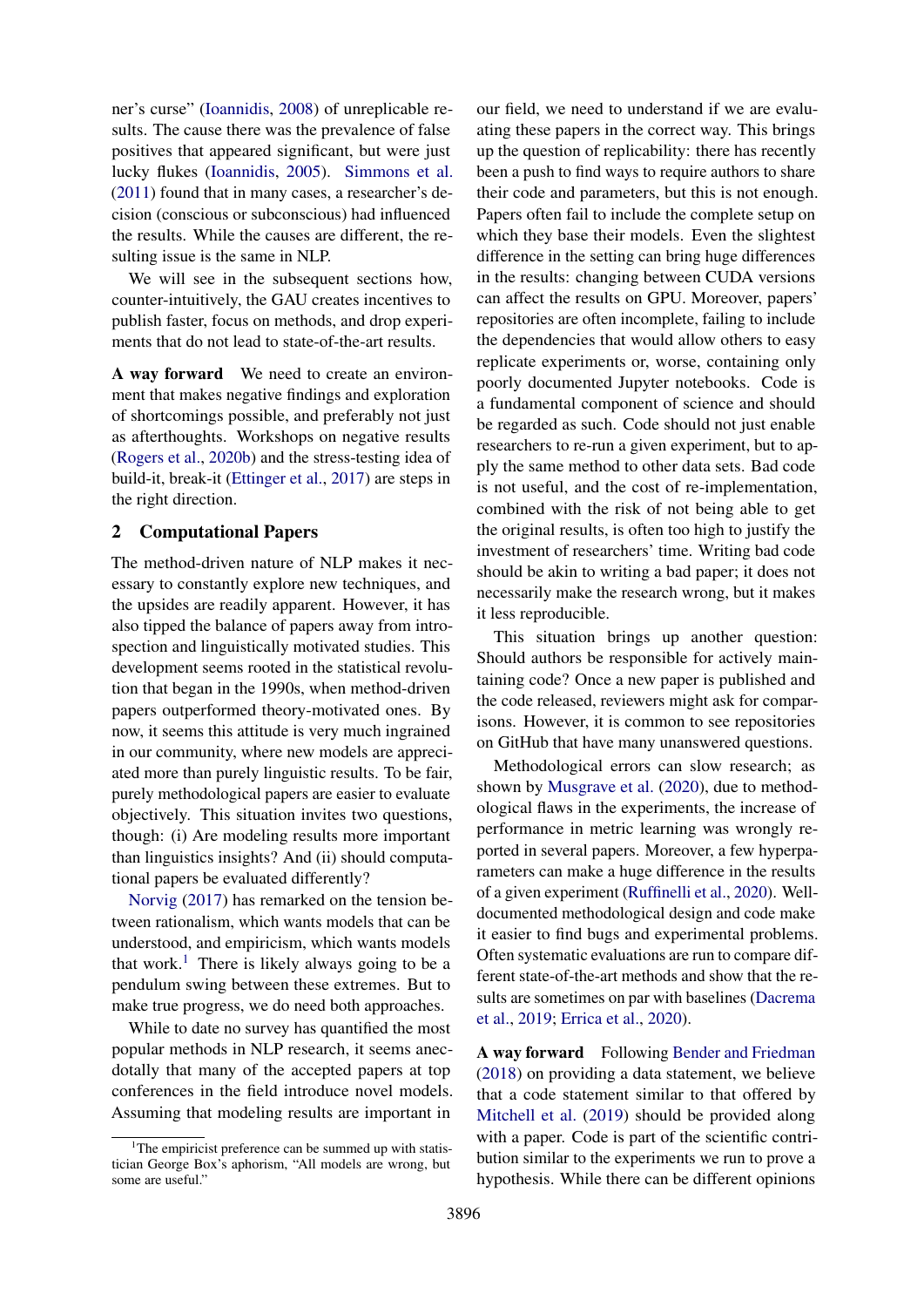on how to write good or bad code, writing documented code that is at least easy to use (with the use of high-level interfaces and convenient wrappers) can be required practice. Moreover, this can be of help in the context of systematic evaluation initiatives like code base that integrate multiple algorithms [\(Terragni et al.,](#page-6-10) [2021\)](#page-6-10): this process can help in reducing methodological errors in the eval-uation. We can cite HuggingFace<sup>[2](#page-2-0)</sup> as a notable example of a repository with good systematicity that has allowed many researchers to replicate most of the recent and popular research in the NLP field. Similarly, Sentence BERT [\(Reimers and Gurevych,](#page-6-11) [2019\)](#page-6-11) - a method for sentence embeddings based on BERT - was released with a well organized and easy-to-use source code<sup>[3](#page-2-1)</sup> that made it possible to use the models as a baseline or as the foundation of many other research works [\(Li et al.,](#page-5-8) [2020;](#page-5-8) [Ke](#page-5-9) [et al.,](#page-5-9) [2020;](#page-5-9) [Zemlyanskiy et al.,](#page-6-12) [2021;](#page-6-12) [Bianchi et al.,](#page-4-2) [2021c,](#page-4-2)[b,](#page-4-3) inter alia), suggesting that this kind of release can be of great benefit to the community.

### 3 Publication Bias

Most researchers want to publish in A+ venues and Q1 journals as academic positions use publication output as a criterion for promotions. While quality *should* play into this assessment, it would be wrong to assume university committees are familiar enough with all venues and subfields in a discipline to make an accurate assessment of the relative value of each contribution. So the number of papers and citation count often trump other considerations, especially when publications give universities PR.

Proponents of "slow science" have argued for a shift away from this emphasis on quantity. But while laudable in theory, committing to slowness in practice does not align with the needs of especially junior researchers. They might well prefer less publication pressure, but they can likely not afford the trade-off between a theoretically desirable publication model and losing their job. Given all that, it would be unfair to put the responsibility for addressing the publication bias feeding the GAU on junior scholars. Furthermore, it is not clear what makes a paper worthy of an A+ venue. For NLP conferences, that decision is left to three reviewers and one area chair. Faced with an increasing number of papers to review, reviewers have found

themselves with less and less time to make a wellrounded decision on each one. As a consequence, many good papers do not get published.

To keep up with publication demands, authors can 1) make their papers easier to judge based on a quick read or 2) find alternative venues. The former means focusing on a single, easily recognizable contribution—much easier for method papers (see also the previous section). The latter means many authors are now deciding to build the foundation of their publication record by publishing on ArXiv. There is nothing wrong with ArXiv itself. Thanks to it, researchers can make and share valuable contributions with other researchers online. However, ArXiv is a new, and changeable, venue. Keeping the current pace of NLP research, it is bound to also publish models that are biased. So publication records built on ArXiv are set on quicksand and might fall over: the GAU we described previously. While it is encouraging to see that we as a field subsequently work on reducing the bias of those models, we are still allowing anyone to use and deploy those biased models in the meanwhile, contributing to the GAU.

A way forward Short of changing the incentive structure, we can do more to strengthen the review process. Tutorials on reviewing [\(Cohen et al.,](#page-5-10) [2020\)](#page-5-10) and the implementation of their recommendations would go a long way toward ensuring that we maintain a high standard at a high volume.

### <span id="page-2-3"></span>4 Computationally Unobtainable

The previous sections have argued that the GAU is a consequence of a strong preference within the field for computational methods, amplified by existing publication bias. But even if all of the solutions we suggested were adopted, there would still be issues that affect reproducibility.

In a panel discussion at EurNLP 2019, Phil Blunsom correctly remarked that "[t]he future of NLP is not about bigger models, it's about bigger ideas."[4](#page-2-2) Indeed, there are many arguments against simply making models bigger. However, there is a difference between having the possibility of running a bigger model and not needing it, and needing a bigger model but not having it.

Popular methods like BERT or GPT-3 are now impossible to develop without huge amounts of funding. Developing a new algorithm means run-

<span id="page-2-1"></span><span id="page-2-0"></span><sup>2</sup><huggingface.co>

<sup>3</sup>[https://github.com/UKPLab/sentence](https://github.com/UKPLab/sentence-transformers)[transformers](https://github.com/UKPLab/sentence-transformers)

<span id="page-2-2"></span><sup>4</sup>[https://twitter.com/glorisonne/](https://twitter.com/glorisonne/status/1182693114672271360) [status/1182693114672271360](https://twitter.com/glorisonne/status/1182693114672271360)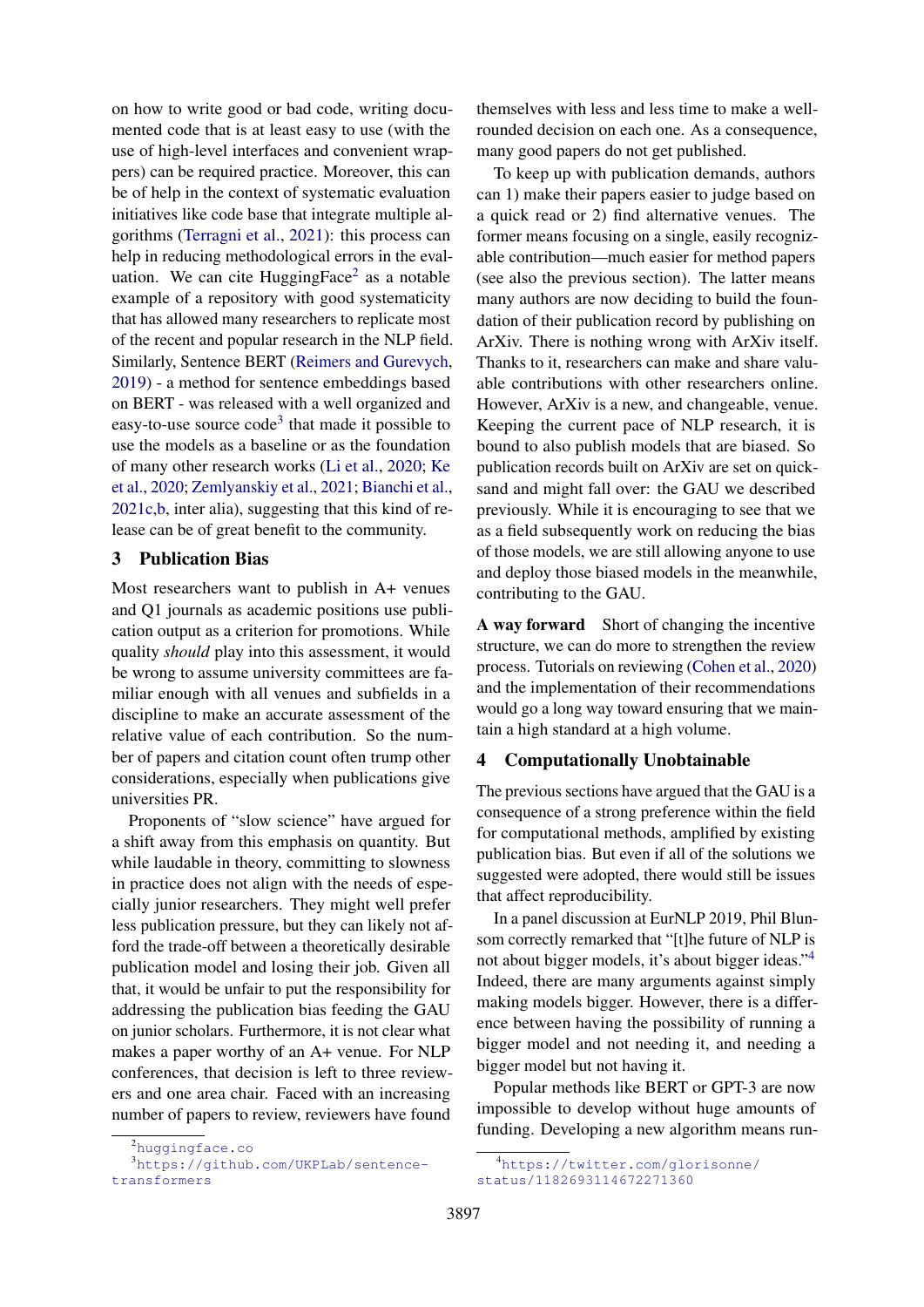ning multiple experiments, multiple times, adjusting parameters and configurations. So there is not just the already prohibitive cost of pre-training one BERT model, but the cost of pre-training BERT dozens of times.

Asking authors to provide results by re-training models is too high a cost for many academic researchers. True, other fields have to invest much more money to run experiments. E.g., neurosciences require universities to buy ECG or MEG devices that can cost up to 2 million dollars. On the other hand, those devices are much more consistently reused than a single pre-trained model, so costs are much more distributed.

It is also unclear what constitutes a "bigger" model. Parameter sizes have grown exponentially for the last few years [\(Bender et al.,](#page-4-4) [2021\)](#page-4-4), and what was considered preposterously large five years ago is now pretty standard. But even old standards are becoming hard to match for universities. This situation creates an unbridgeable gap between industry and academia. Even within those two groups, there are rapidly emerging differences between the players. Only rich universities can afford to re-pre-train models from scratch. Demanding that all actors have access to the same resources would be unreasonable (however desirable). Industry players need to maintain a competitive edge, and we can hardly hope to address the inequality between national academic systems and their funding. But this reality creates a situation where reproducibility becomes impossible. If team A presents results from a model that only team A can train, then the rest of us need to take those results at face value. Whether we believe them or not becomes irrelevant. In addition to this problem, consider the environmental concerns generated by the training of large models [\(Strubell et al.,](#page-6-13) [2019\)](#page-6-13), and bigger does not necessarily equate better for reproducibility.

Lack of reproducibility, though, is a danger to scientific reliability. The fallout from the reproducibility crisis in social psychology (see Section [4\)](#page-2-3) has tainted the reputation of the entire field. But it has also led to remarkable innovations. Studies now need to be pre-registered to prevent "fishing expeditions" to find the most "interesting" result. International research teams have organized trials to replicate famous experiments—often disproving canonical theories, but also re-opening avenues of research that had been wrongly foreclosed [\(Collab-](#page-5-11)

[oration,](#page-5-11) [2015\)](#page-5-11). And while NLP researchers generally favor reproducibility [\(Mieskes et al.,](#page-6-14) [2019\)](#page-6-14), we are not yet doing it. [Fokkens et al.](#page-5-12) [\(2013\)](#page-5-12) already identified five parameters for better reproducibility. A study by [Belz et al.](#page-4-5) [\(2021\)](#page-4-5), though, found that only 15.61% of 506 papers they checked were independently reproducible. This is in contrast to the high level of data shared in NLP [\(Mieskes,](#page-6-15) [2017\)](#page-6-15), which should aid reproduction.

A way forward We need to consider the value as well as the cost of computation in terms of resources, people, and money. If it becomes impossible to replicate some experiments because of those factors, we need to foster computationallyaffordable solutions that can be tested by everyone.

#### 5 Unexplainable Methods

A final important issue is the low explainability of our models. This argument recalls the rationalism vs. empiricism debate we mentioned earlier, and is valid for most deep learning models. However, it has recently become more prevalent due to the low effort needed to set up and run these models.

GPT-3 [\(Brown et al.,](#page-5-13) [2020\)](#page-5-13) made it to the public quickly, most notably as "author" of an autogenerated Guardian article [\(GPT-3,](#page-5-14) [2020\)](#page-5-14), which also generated a lot of opinions. The final article was the heavily-edited output of several GPT-3 runs to get a coherent version. So while still not an autonomous contribution, the potential impact that this technology is clear: It has allowed people to create eye-catching, interesting applications that capture the public's imagination. Those creations go beyond natural language. For example, GPT-3 can output HTML and CSS just from an input description of the desired outcome (Szőgyényi, [2020\)](#page-6-16).

So while sensational results are picked up by the media and easily make their way to the general public [\(GPT-3,](#page-5-14) [2020\)](#page-5-14), more nuanced comments and limitations of those results tend to be confined to in-domain newsfeeds [\(Marcus and Davis,](#page-5-15) [2020;](#page-5-15) [Floridi and Chiriatti,](#page-5-16) [2020\)](#page-5-16). Indeed, the public is left with the idea that these methods are either a panacea for all problems of the day, or the next step on the path to machine domination. But as scientists, we should realize that sensationalizing what we do comes with great responsibilities.

Easy availability of this technology can bring harm: it is not difficult to imagine the consequences of early access to this kind of technology, like bi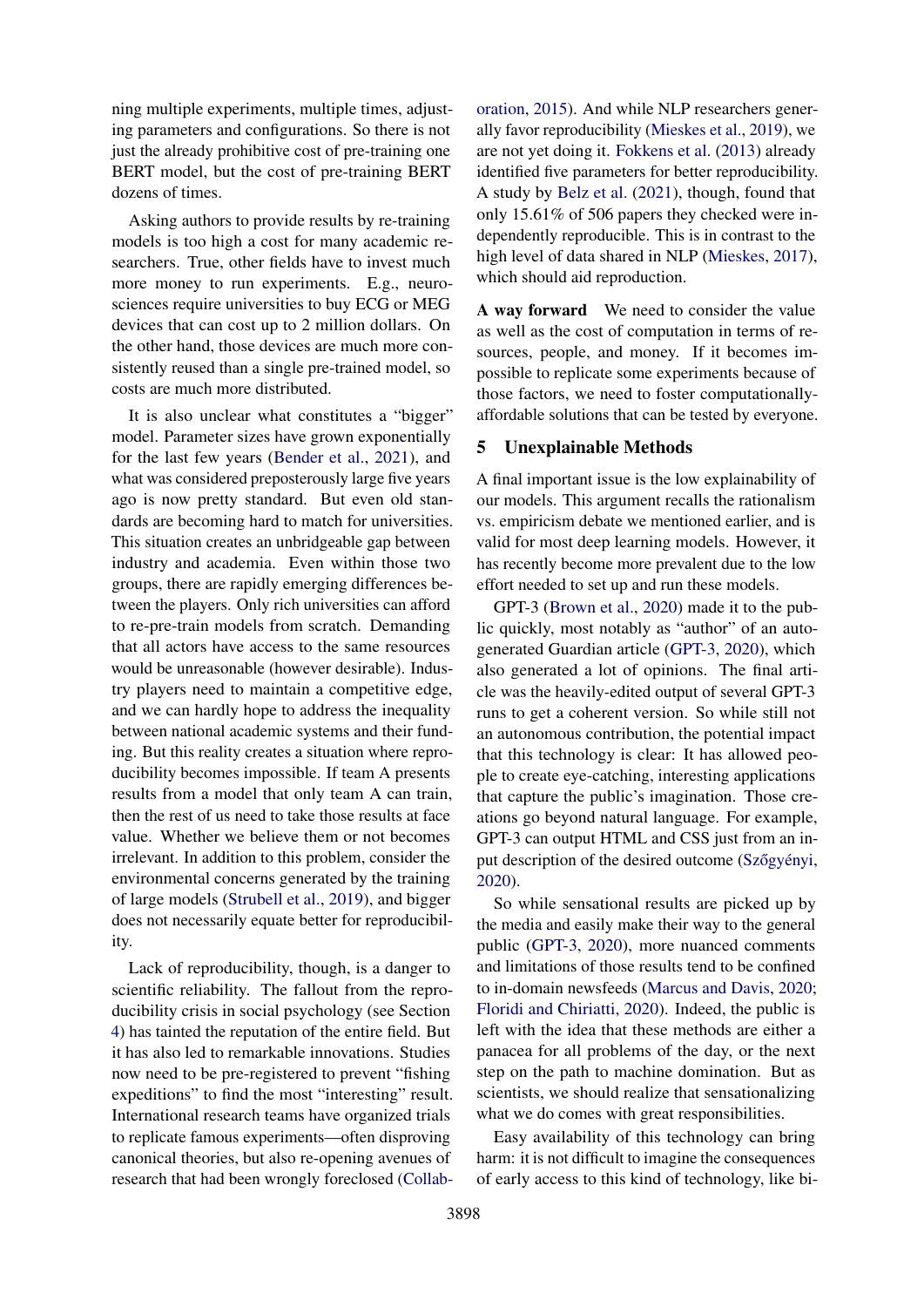ased auto-generated articles and fake news. However, it is difficult to predict which unwanted outcomes as of yet unknown models could generate. This is not a new argument: face recognition models have already created problems with racial bias, such as identifying images of Black people as "gorillas" [\(Zhang,](#page-6-17) [2015\)](#page-6-17).

This point is even more poignant when we realize that different studies have pointed out that GPT-3 is not exhibiting what we as humans would call "intelligence" [\(Marcus and Davis,](#page-5-15) [2020;](#page-5-15) [Floridi and](#page-5-16) [Chiriatti,](#page-5-16) [2020\)](#page-5-16) and have suggested that learning just from text and without including external experience might be a difficult task [\(Bisk et al.,](#page-5-17) [2020;](#page-5-17) [Bender and Koller,](#page-4-0) [2020;](#page-4-0) [Bianchi et al.,](#page-4-6) [2021a\)](#page-4-6). Intelligent beings can explain their decisions and reason about their process. But GPT-3 and similar models make (unexplainable) decisions that *look* intelligent. This level of unexplainability hinders the future applications of this technology to areas that crucially depend on post-hoc explanations of the process. E.g., fields like medicine and law.

A way forward This problem does not have a solution – yet. We need to better engage with the media and public to make sure that what comes from our field is not only the great news of spectacular possibilities. It is difficult to also share the limitations: it might bore the public, detract from the undeniable successes, and it requires more effort to explain than simple, glowing success stories. But it is the only way to be sure that everyone has understood the full range of possible outcomes of unexplainable models.

# 6 Conclusion

We have argued that the current publication model of NLP fosters a gap between adoption and understanding of models, making it easier to meet publication demands with method papers, while shelving more unwieldy studies that include negative results and more epistemological approaches.

This issue is compounded by the rise of everlarger models, which are unobtainable by all but a few researchers, and make it harder to explain how our methods work. As a result, reproducibility might suffer, and consequently endanger NLP's credibility and the public's trust in the field.

We do not make the argument that these are the only issues that our community has to take care of. For example, environmental sustainability [\(Strubell](#page-6-13) [et al.,](#page-6-13) [2019\)](#page-6-13) of the models and the possible dual-use

problem [\(Leins et al.,](#page-5-18) [2020\)](#page-5-18) are important topics that require a separate discussion.

#### Ethical Considerations

The main topic of this paper, reproducibility, is related to issues of ethics in NLP, with respect to fairness and accessibility. With this paper, we hope to contribute to that literature. Our paper does not contain new data sets or methods that pose a potential dual-use or bias problem.

# **References**

- <span id="page-4-5"></span>Anya Belz, Shubham Agarwal, Anastasia Shimorina, and Ehud Reiter. 2021. [A systematic review of re](https://www.aclweb.org/anthology/2021.eacl-main.29)[producibility research in natural language process](https://www.aclweb.org/anthology/2021.eacl-main.29)[ing.](https://www.aclweb.org/anthology/2021.eacl-main.29) In *Proceedings of the 16th Conference of the European Chapter of the Association for Computational Linguistics: Main Volume*, pages 381–393, Online. Association for Computational Linguistics.
- <span id="page-4-1"></span>Emily M. Bender and Batya Friedman. 2018. [Data](https://doi.org/10.1162/tacl_a_00041) [statements for natural language processing: Toward](https://doi.org/10.1162/tacl_a_00041) [mitigating system bias and enabling better science.](https://doi.org/10.1162/tacl_a_00041) *Transactions of the Association for Computational Linguistics*, 6:587–604.
- <span id="page-4-4"></span>Emily M Bender, Timnit Gebru, Angelina McMillan-Major, and Shmargaret Shmitchell. 2021. On the dangers of stochastic parrots: Can language models be too big. *Proceedings of FAccT*.
- <span id="page-4-0"></span>Emily M. Bender and Alexander Koller. 2020. [Climb](https://doi.org/10.18653/v1/2020.acl-main.463)[ing towards NLU: On meaning, form, and under](https://doi.org/10.18653/v1/2020.acl-main.463)[standing in the age of data.](https://doi.org/10.18653/v1/2020.acl-main.463) In *Proceedings of the 58th Annual Meeting of the Association for Computational Linguistics*, pages 5185–5198, Online. Association for Computational Linguistics.
- <span id="page-4-6"></span>Federico Bianchi, Ciro Greco, and Jacopo Tagliabue. 2021a. [Language in a \(search\) box: Grounding lan](https://www.aclweb.org/anthology/2021.naacl-main.348)[guage learning in real-world human-machine inter](https://www.aclweb.org/anthology/2021.naacl-main.348)[action.](https://www.aclweb.org/anthology/2021.naacl-main.348) In *Proceedings of the 2021 Conference of the North American Chapter of the Association for Computational Linguistics: Human Language Technologies*, pages 4409–4415, Online. Association for Computational Linguistics.
- <span id="page-4-3"></span>Federico Bianchi, Silvia Terragni, and Dirk Hovy. 2021b. Pre-training is a hot topic: Contextualized document embeddings improve topic coherence. In *Proceedings of the 59th Annual Meeting of the Association for Computational Linguistics and the 11th International Joint Conference on Natural Language Processing*, Online. Association for Computational Linguistics.
- <span id="page-4-2"></span>Federico Bianchi, Silvia Terragni, Dirk Hovy, Debora Nozza, and Elisabetta Fersini. 2021c. [Cross-lingual](https://www.aclweb.org/anthology/2021.eacl-main.143) [contextualized topic models with zero-shot learning.](https://www.aclweb.org/anthology/2021.eacl-main.143) In *Proceedings of the 16th Conference of the European Chapter of the Association for Computational*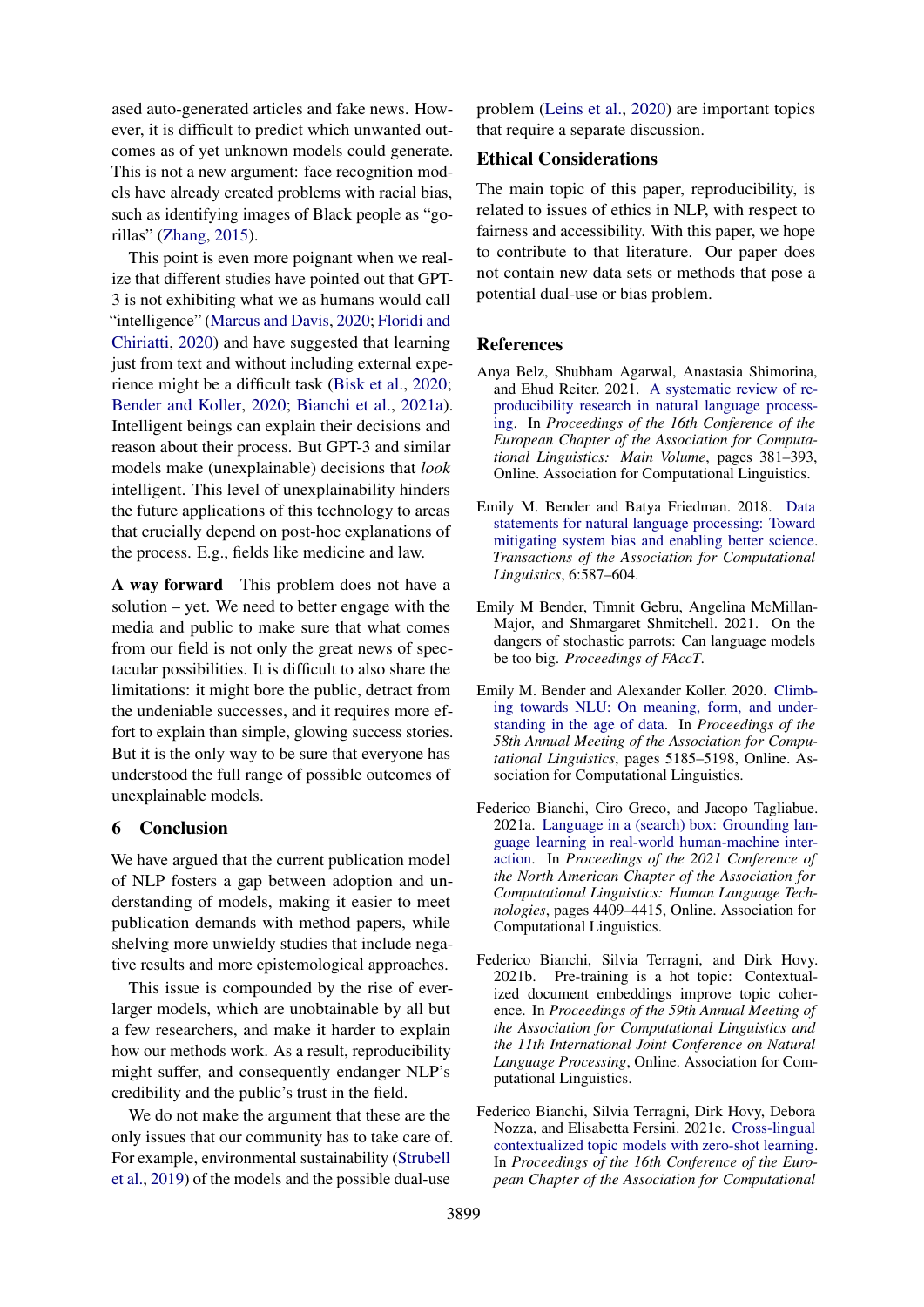*Linguistics: Main Volume*, pages 1676–1683, Online. Association for Computational Linguistics.

- <span id="page-5-17"></span>Yonatan Bisk, Ari Holtzman, Jesse Thomason, Jacob Andreas, Yoshua Bengio, Joyce Chai, Mirella Lapata, Angeliki Lazaridou, Jonathan May, Aleksandr Nisnevich, Nicolas Pinto, and Joseph Turian. 2020. [Experience grounds language.](https://doi.org/10.18653/v1/2020.emnlp-main.703) In *Proceedings of the 2020 Conference on Empirical Methods in Natural Language Processing (EMNLP)*, pages 8718–8735, Online. Association for Computational Linguistics.
- <span id="page-5-13"></span>Tom B. Brown, Benjamin Mann, Nick Ryder, Melanie Subbiah, Jared Kaplan, Prafulla Dhariwal, Arvind Neelakantan, Pranav Shyam, Girish Sastry, Amanda Askell, Sandhini Agarwal, Ariel Herbert-Voss, Gretchen Krueger, Tom Henighan, Rewon Child, Aditya Ramesh, Daniel M. Ziegler, Jeffrey Wu, Clemens Winter, Christopher Hesse, Mark Chen, Eric Sigler, Mateusz Litwin, Scott Gray, Benjamin Chess, Jack Clark, Christopher Berner, Sam Mc-Candlish, Alec Radford, Ilya Sutskever, and Dario Amodei. 2020. [Language models are few-shot learn](https://proceedings.neurips.cc/paper/2020/hash/1457c0d6bfcb4967418bfb8ac142f64a-Abstract.html)[ers.](https://proceedings.neurips.cc/paper/2020/hash/1457c0d6bfcb4967418bfb8ac142f64a-Abstract.html) In *Advances in Neural Information Processing Systems 33: Annual Conference on Neural Information Processing Systems 2020, NeurIPS 2020, December 6-12, 2020, virtual*.
- <span id="page-5-10"></span>Kevin Cohen, Karën Fort, Margot Mieskes, and Aurélie Névéol. 2020. [Reviewing natural language process](https://doi.org/10.18653/v1/2020.acl-tutorials.4)[ing research.](https://doi.org/10.18653/v1/2020.acl-tutorials.4) In *Proceedings of the 58th Annual Meeting of the Association for Computational Linguistics: Tutorial Abstracts*, pages 16–18, Online. Association for Computational Linguistics.
- <span id="page-5-11"></span>Open Science Collaboration. 2015. Estimating the reproducibility of psychological science. *Science*, 349(6251).
- <span id="page-5-2"></span>Caroline Criado Perez. 2019. *Invisible women: Exposing data bias in a world designed for men*. Random House.
- <span id="page-5-6"></span>Maurizio Ferrari Dacrema, Paolo Cremonesi, and Dietmar Jannach. 2019. [Are we really making much](https://doi.org/10.1145/3298689.3347058) [progress? A worrying analysis of recent neural rec](https://doi.org/10.1145/3298689.3347058)[ommendation approaches.](https://doi.org/10.1145/3298689.3347058) In *Proceedings of the 13th ACM Conference on Recommender Systems, RecSys 2019, Copenhagen, Denmark, September 16- 20, 2019*, pages 101–109. ACM.
- <span id="page-5-0"></span>Jacob Devlin, Ming-Wei Chang, Kenton Lee, and Kristina Toutanova. 2019. [BERT: Pre-training of](https://doi.org/10.18653/v1/N19-1423) [deep bidirectional transformers for language under](https://doi.org/10.18653/v1/N19-1423)[standing.](https://doi.org/10.18653/v1/N19-1423) In *Proceedings of the 2019 Conference of the North American Chapter of the Association for Computational Linguistics: Human Language Technologies, Volume 1 (Long and Short Papers)*, pages 4171–4186, Minneapolis, Minnesota. Association for Computational Linguistics.
- <span id="page-5-7"></span>Federico Errica, Marco Podda, Davide Bacciu, and Alessio Micheli. 2020. [A fair comparison of graph](https://openreview.net/forum?id=HygDF6NFPB) [neural networks for graph classification.](https://openreview.net/forum?id=HygDF6NFPB) In *8th International Conference on Learning Representations,*

*ICLR 2020, Addis Ababa, Ethiopia, April 26-30, 2020*. OpenReview.net.

- <span id="page-5-1"></span>Allyson Ettinger. 2020. [What BERT is not: Lessons](https://doi.org/10.1162/tacl_a_00298) [from a new suite of psycholinguistic diagnostics for](https://doi.org/10.1162/tacl_a_00298) [language models.](https://doi.org/10.1162/tacl_a_00298) *Transactions of the Association for Computational Linguistics*, 8:34–48.
- <span id="page-5-5"></span>Allyson Ettinger, Sudha Rao, Hal Daumé III, and Emily M. Bender. 2017. [Towards linguistically gen](https://doi.org/10.18653/v1/W17-5401)[eralizable NLP systems: A workshop and shared](https://doi.org/10.18653/v1/W17-5401) [task.](https://doi.org/10.18653/v1/W17-5401) In *Proceedings of the First Workshop on Building Linguistically Generalizable NLP Systems*, pages 1–10, Copenhagen, Denmark. Association for Computational Linguistics.
- <span id="page-5-16"></span>Luciano Floridi and Massimo Chiriatti. 2020. Gpt-3: Its nature, scope, limits, and consequences. *Minds and Machines*, 30(4):681–694.
- <span id="page-5-12"></span>Antske Fokkens, Marieke van Erp, Marten Postma, Ted Pedersen, Piek Vossen, and Nuno Freire. 2013. [Off](https://www.aclweb.org/anthology/P13-1166)[spring from reproduction problems: What replica](https://www.aclweb.org/anthology/P13-1166)[tion failure teaches us.](https://www.aclweb.org/anthology/P13-1166) In *Proceedings of the 51st Annual Meeting of the Association for Computational Linguistics (Volume 1: Long Papers)*, pages 1691–1701, Sofia, Bulgaria. Association for Computational Linguistics.
- <span id="page-5-14"></span>GPT-3. 2020. [A robot wrote this entire article. are you](https://www.theguardian.com/commentisfree/2020/sep/08/robot-wrote-this-article-gpt-3) [scared yet, human? — GPT-3.](https://www.theguardian.com/commentisfree/2020/sep/08/robot-wrote-this-article-gpt-3) *The Guardian*.
- <span id="page-5-4"></span>John PA Ioannidis. 2005. Why most published research findings are false. *PLoS medicine*, 2(8):e124.
- <span id="page-5-3"></span>John PA Ioannidis. 2008. Why most discovered true associations are inflated. *Epidemiology*, pages 640– 648.
- <span id="page-5-9"></span>Pei Ke, Haozhe Ji, Siyang Liu, Xiaoyan Zhu, and Minlie Huang. 2020. [SentiLARE: Sentiment-aware lan](https://doi.org/10.18653/v1/2020.emnlp-main.567)[guage representation learning with linguistic knowl](https://doi.org/10.18653/v1/2020.emnlp-main.567)[edge.](https://doi.org/10.18653/v1/2020.emnlp-main.567) In *Proceedings of the 2020 Conference on Empirical Methods in Natural Language Processing (EMNLP)*, pages 6975–6988, Online. Association for Computational Linguistics.
- <span id="page-5-18"></span>Kobi Leins, Jey Han Lau, and Timothy Baldwin. 2020. [Give me convenience and give her death: Who](https://doi.org/10.18653/v1/2020.acl-main.261) [should decide what uses of NLP are appropriate, and](https://doi.org/10.18653/v1/2020.acl-main.261) [on what basis?](https://doi.org/10.18653/v1/2020.acl-main.261) In *Proceedings of the 58th Annual Meeting of the Association for Computational Linguistics*, pages 2908–2913, Online. Association for Computational Linguistics.
- <span id="page-5-8"></span>Yuliang Li, Jinfeng Li, Yoshihiko Suhara, AnHai Doan, and Wang-Chiew Tan. 2020. [Deep entity matching](https://doi.org/10.14778/3421424.3421431) [with pre-trained language models.](https://doi.org/10.14778/3421424.3421431) *Proc. VLDB Endow.*, 14(1):50–60.
- <span id="page-5-15"></span>Gary Marcus and Ernest Davis. 2020. [Gpt-3, bloviator:](https://www.technologyreview.com/2020/08/22/1007539/gpt3-openai-language-generator-artificial-intelligence-ai-opinion/) [Openai's language generator has no idea what it's](https://www.technologyreview.com/2020/08/22/1007539/gpt3-openai-language-generator-artificial-intelligence-ai-opinion/) [talking about.](https://www.technologyreview.com/2020/08/22/1007539/gpt3-openai-language-generator-artificial-intelligence-ai-opinion/) *Technology Review*.